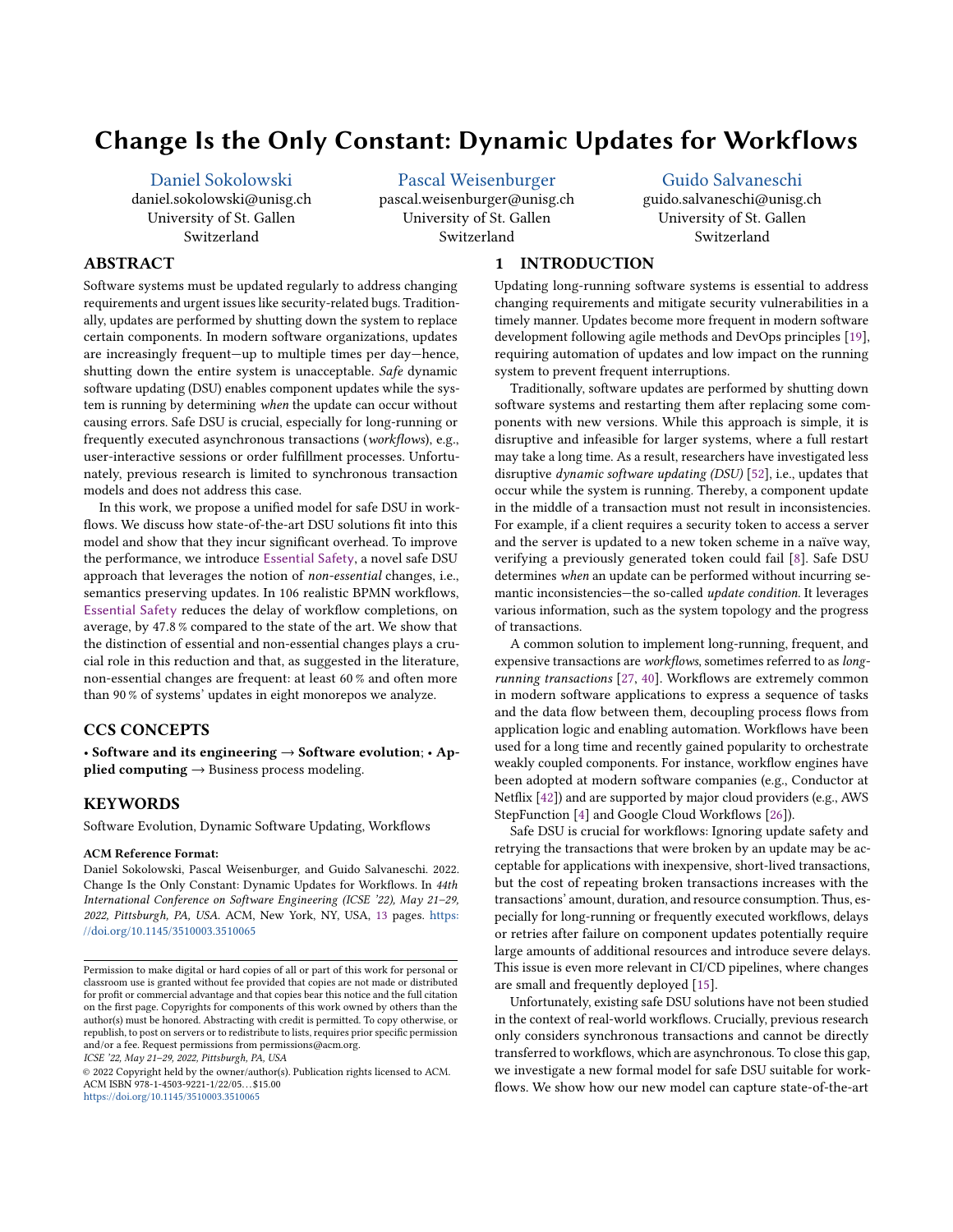DSU approaches and analytically compare them within the model, setting the conceptual ground for the performance differences that we later inspect empirically.

Another challenge in using safe DSU for workflows is that existing approaches introduce significant performance overhead. They either do not reach their update condition in a timely manner (Version Consistency (VC) [8, 38]) or make strong assumptions sacrificing safety if the assumptions are not satisfied (Tranquility (TQ) [60]). To reduce the performance overhead compared to the state of the art and retain safety, we propose the safe DSU approach Essential Safety. Its update condition Essential Freeness is based on the observation that a significant amount of updates are non-essential changes, i.e., they never interfere with running transactions because they do not introduce semantic changes. Thanks to identifying non-essential changes, Essential Safety reduces delays and interruptions due to updates in workflow-based applications and retains strong guarantees on correct system operation.

This work paves the way to apply safe DSU to modern workflow architectures, e.g., in cloud applications [4, 26]. In addition, the identification of non-essential changes-updates without semantic changes-can be refined using insights from the application and the developers. This insight opens an opportunity for future research to provide more precise characterizations of non-essential changes, reducing the number of expensive updates and further improving DSU performance.

All our evaluation data and the software developed for this paper are publicly available [56]. In summary, this paper makes the following contributions:

- (1) We propose a new formal model for DSU supporting asynchronous workflows. We show that state-of-the-art DSU approaches, as well as our approach, fit into such a model, enabling a direct comparison.
- (2) We propose Essential Safety as a novel approach for safe DSU, which leverages the identification of whether an update introduces a semantic change, i.e., is essential.
- (3) We analytically compare Essential Safety to previous DSU approaches, show that Version Consistency is a conservative over-approximation of Tranquility and Essential Safety, and highlight the different information taken into account, explaining the performance difference among such solutions.
- (4) We empirically confirm by simulating 106 realistic collaborative BPMN workflows and analyzing eight monorepos that Essential Safety provides the best performance among safe DSU approaches, that identifying non-essential changes is effective to improve safe DSU's performance, and that, in practice, at least 60 % and often more than 90 % of the updates are non-essential changes.

The paper is organized as follows. Section 2 outlines the issue of safe DSU for workflows. Section 3 presents related work. Section 4 describes our model for safe DSU in workflows and introduces our approach Essential Safety. Section 5 presents Essential Safety's practical realization. Section 6 analytically compares Essential Safety with previous DSU solutions. Section 7 empirically evaluates our contribution, and Section 8 concludes.



Figure 1: BPMN workflow of the trip booking saga.

# 2 THE DYNAMIC UPDATE PROBLEM

In this section, we introduce a workflow as a running example to explain the problem of safe DSU. Workflows are used extensively in software systems to express the execution of interrelated tasks.

## 2.1 The Trip Booking Saga

The running example is the trip booking case study [48], shown as BPMN workflow [45] in Figure 1. A hotel, a car, and a flight are booked sequentially. Each of these steps may fail, triggering compensating actions for the bookings performed up to the current execution point-a design pattern referred to as "saga" [22].

Each task in the workflow is implemented as a serverless function. Some of the functions are coupled through a shared database on which they operate, constituting components. In our example, the car booking and cancel functions constitute the car rental component, and the remaining four functions are the holiday component. These components are the smallest unit of updates, e.g., when the car rental component is updated, the serverless functions for both "book car" and "cancel car" are replaced by a new version.

Figure 2 shows the trip booking case study as a UML sequence diagram. We added the labels A to E and b to d to reference points in time during the execution. If there is no error, only A to E occur and not b to d, because they are on the paths that only occur on the failure of a booking task, executing the compensation tasks.

# 2.2 The Need for Safe Dynamic Updates

Updating a component in a workflow may break the correct execution in two cases. The first case is the update of a component while it is currently executing a task, i.e., it is active. For example, if a workflow instance runs the "book hotel" task, updating the holiday component can cause incorrect behavior. In line with the literature on dynamic updates, we consider updating an active component (i.e., one that executes a task) always unsafe-this problem is studied in a different research line [18, 58, 59] and requires hot-swapping code as well as migrating the state representation across versions.

The second case is when a component performs two tasks within the same transaction and an update introduces a semantic change in between. For example, in the trip booking saga, after "book hotel" completes (after B in Figure 2), if "book car" is not successful and the holiday component is updated with a new version that uses a different format for hotel booking IDs, "cancel hotel" does not behave correctly: either it does not find the correct booking to cancel or-even worse-it finds the wrong one. Thus, the workflow instance fails to revoke the hotel booking. To avoid such errors, safe DSU approaches specify update conditions. They determine when an update can be performed such that it does not cause semantic mismatches.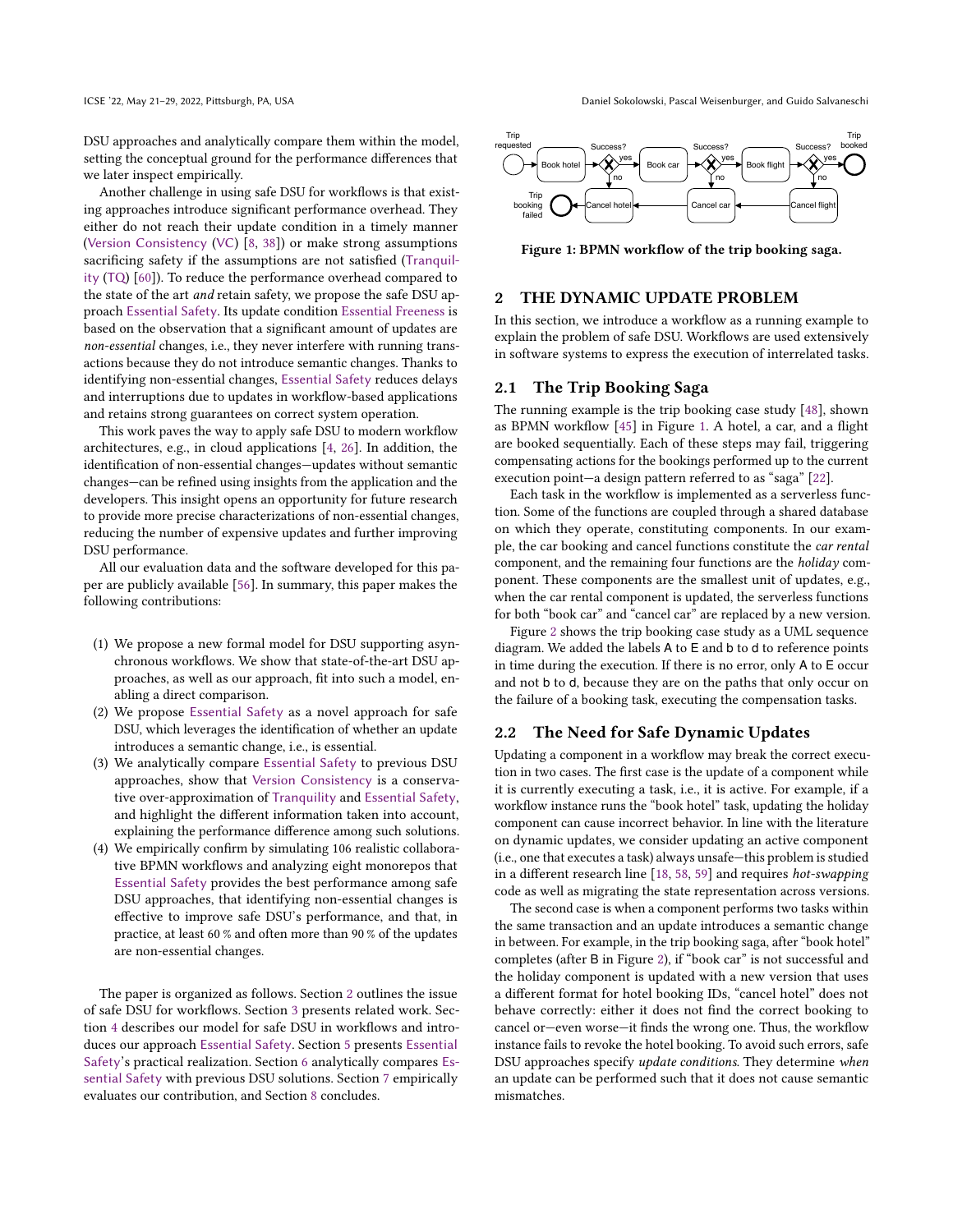

Figure 2: Sequence diagram of the trip booking saga.

## 2.3 The Role of Non-Essential Changes

To reach the update condition for a safe update and to uphold it until the update completes, safe DSU approaches require monitoring and may block tasks. For instance, to update the car rental component, a DSU approach might block all calls to the car rental component until the update completes. Once all running tasks on car rental terminate, a safe update condition is met and upheld until the update is completed. Both reaching and upholding a safe update condition lead to significant overhead and delay. The overhead grows with the amount, duration, and resource consumption of the transactions, which results in considerable overhead for highly frequent, expensive transactions that can be found in workflows. DSU approaches should block tasks as little and short as possible.

For existing DSU approaches [32, 38, 60], the overhead is high in long-running, frequently executing workflows (cf. Section 7), prohibiting their use for the safe continuous deployment of such applications. However, in practice, a substantial fraction of the changes running through a continuous deployment pipeline tend to be small and do not introduce semantic changes, i.e., non-essential changes—a reality ignored by previous work on DSU. Thus, we can apply a less disruptive update condition to most updates. It requires less task blocking to be reached and upheld and greatly reduces unnecessary overhead.

Essential Safety (ES), our novel safe DSU approach for workflows, leverages the distinction between essential and non-essential changes. Essential Safety reduces DSU disruption to a minimum while providing the same safety as the state of the art, enabling safe DSU in real-world, long-running, frequently executed workflows.

In Table 1, we compare, for existing DSU approaches [32, 38, 60] and for Essential Safety, when updating the components in the trip booking case study (cf. Section 2.1) is safe. Checkmarks correspond to safe update time intervals. The highlighted cells indicate intervals where the component is active-these intervals are unsafe under all update conditions. If an update is an essential change, Essential Safety provides the same safe update intervals as Version Consistency (VC), which is generally safe-in contrast to Tranquility (TQ). For non-essential changes, the intervals indicated by  $(\checkmark)$ are additional safe intervals and, thus, Essential Safety provides the highest number of safe update intervals.

Table 1: Update conditions over the time  $t$  in the trip booking saga for Quiescence (Q), Tranquility (TQ), Version Consistency (VC), and Essential Safety (ES).



# 3 RELATED WORK

Closest to our work is previous research on opaque box safe DSU [8, 32, 38, 60], which we compare with in detail in Section 6. In contrast, transparent box approaches [29, 57] leverage formal models of the programs to identify points in time when it is safe to update. While transparent box methods allow more fine-grained analyses, they rely on strong assumptions on the implementation technology, making them hard to apply to general distributed systems, supporting components implemented using heterogeneous paradigms, languages, and technologies. The survey of Seifzadeh et al. [52] discusses several platforms with DSU. We now discuss related research on (1) updating software in running processes, (2) software reconfiguration, (3) workflow evolution, and (4) continuous delivery. Finally, we provide an insight into (5) DSU in practice.

Dynamic Code Replacement. In this work, we focus on safe dynamic updates of components that are not currently executing code. Complementary to our work, there are approaches for updating running components. Updating the code of a running program was investigated already in the 1970s [18]. Later, Erlang [6] has been one of the first programming languages to enable hot swapping, i.e., modules can be replaced at run time (the new version is loaded when the next invocation occurs), and programmers can specify state transfer between modules. A similar solution for dynamic code replacement is also available in the Ada programming language [59]. More recently, dynamic code replacement on the Java Virtual Machine has been supported in the Jvolve [58] and in the DCE VMs [61] as a modification to the Java HotSpot VM.

These approaches focus on the technical realization of code replacement while the system is running and assume that developers correctly handle transferring the state of components across updates. Another line of work focuses on ensuring that state transformations are correct, e.g., using type systems [30]. Gu et al. [28] replay the sequence of invocations performed on the old object on the new one to ensure that it reaches the same state.

Software Reconfiguration. Dynamic software reconfiguration is about changing the configuration of a software product at run time while the system is operational. Research focuses on reconfiguration models ensuring the preservation of consistency properties and minimizing system disruption [11]. Adapta [49] is a reflective middleware for self-adaptive, component-based applications. It aims to decouple the application logic from the code that handles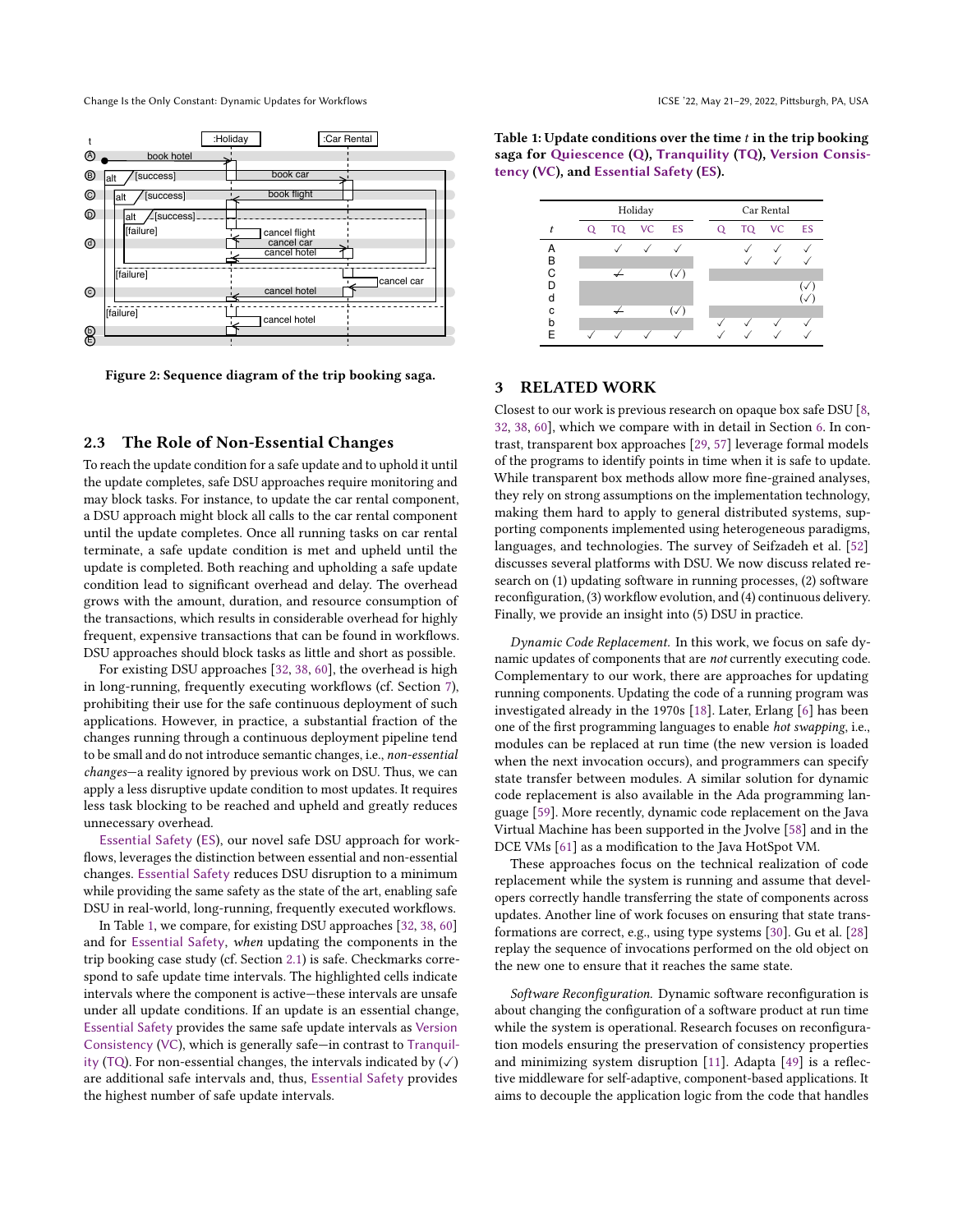the adaptation, and it requires run-time monitoring and triggering mechanisms. Software reconfiguration has been applied to distributed execution, where remote system nodes interpret reconfiguration scripts [10]. Software self-adaptivity is a research line on switching the behavior of applications at run time, for example, using metaprogramming or reconfiguration of component-based systems [39].

Updating Workflows. Researchers have examined how existing workflows can be modeled to support changes while they are executed. Casati et al. [13] address the problem by defining a set of transformation rules and dividing the state space into parts that are terminated or handled by different process definitions. Geiger et al. [23, 24] present a detailed review of the current state and evolution of BPMN 2.0 support and implementation, finding a lack of standard compliance in current implementations.

Updates in Continuous Delivery. A recent overview of the impact of continuous delivery (CD) by Lwakatare et al. [37] investigates CD implementations in five different development contexts. Laukkanen et al. [34] provide an overview of adoption problems of CD and show that most research work focuses on issues that developers face, but developers usually consider release and software update problems to be external factors. Updating components in CD poses a problem in real-world settings according to semi-structured interviews conducted by Claps et al. [14] at Atlassian. At least 7 out of 10 interviews highlight that seamless upgrades are hard to implement in large systems and potentially consume significant amounts of resources. Gallaba et al. [21] infer dependencies between components using build execution tracing to accelerate CI/CD pipelines-information that could be used to identify nonessential changes. Infrastructure as code (IaC) has been adopted to increase automation in modern development pipelines [41]. Traditionally, IaC solutions in CD are executed as one-off tasks and treat when to update as external decision. However, the recent introduction of long-running, reactive deployment scripts [55] blurs the line between application and infrastructure code, enabling the required monitoring and logic for safe DSU.

DSU in Practice. Today, safe DSU relies on complex workarounds, avoiding the need for safe update intervals. Cloud vendors and deployment platforms, e.g., Kubernetes [1], provide variations of blue-green [20] and canary [50] deployment strategies. Parallel change [51] is a pattern for safe interface updates that replaces unsafe changes with a sequence of safe ones. These solutions provide safe DSU for software where the components for the application logic are stateless and a (transactional) database holds the state. However, this hypothesis does not always apply, e.g., in the case of workflows involving components that belong to various authorities. In such a case, using a central database is infeasible-a codified principle in microservice architectures [43]. In many scenarios, e.g., Web applications for social networks, it is accepted that updates may break multi-request transactions-retry is cheap, but it hampers user experience. In other scenarios, retry is not acceptable because it requires too much time or resources, wherefore safe DSU is needed to minimize the updates' impact.

# 4 EFFICIENT, SAFE DYNAMIC UPDATES OF WORKFLOW COMPONENTS

In this section, we present a formal model for workflow execution. We propose Essential Safety as a safe and efficient updating approach. We then show how Essential Safety's update condition Essential Freeness can be reached and upheld during an update.

# 4.1 Workflow Execution Model

Various workflow modeling languages exist, including standards like BPMN [45] and BPEL [44], as well as vendor-specific DSLs like the Amazon States Language [3] for AWS Step Functions [4]. Though these modeling languages differ in features and expressivity, they all organize consecutively executed tasks in a graph structure. We formally model their shared core concepts.

We consider the system landscape  $L = (\mathcal{R}, \mathcal{W}, \mathcal{T}, C, i)$  consisting of workflow engines  $R$ , workflows  $W$ , and tasks  $T$ , which are implemented by components C, related by  $i : \mathcal{T} \to C$ . We model a workflow  $W = (T, P, B, E) \in W$  with a directed graph of tasks  $T \subseteq \mathcal{T}$  that are connected to the tasks which can be executed next the succeeding tasks—by arcs  $P \subseteq T \times T$ . A workflow's initial tasks are  $B \subseteq T$  and the end tasks  $E \subseteq T$ . All non-end tasks must have at least one succeeding task. Thus, a task  $t \in T$  is either in  $E$  or there exists at least one edge  $(t, t') \in P$ . Workflows are executed as workflow instances  $I = (r, W, A, V, F, S) \in \mathcal{I}$  in the workflow engine  $r \in \mathcal{R}$  where  $A \subseteq T$  is the active tasks, initialized as  $A = B$ . The workflow engine updates  $A$  during the execution of  $I$ . The workflow instance terminates once no task is active anymore, i.e.,  $A = \emptyset$ . S is the workflow instance's state. All tasks  $T$  of  $I$  can read from it at the beginning of their execution and write to it after their execution.  $V \subseteq T$  are the visited tasks, i.e., the set is initially empty, and all tasks that are removed from  $A$  during the execution are added to V.  $F \subseteq T$  are the potential future tasks, i.e., all tasks that are reachable in the directed graph  $(T, P)$  from a task in  $A$ . Note that  $F$  is a conservative over-approximation of the future tasks, i.e., not all tasks in  $F$  have to be executed. For instance, consider BPMN exclusive gateways, as included three times in Figure 1, which have multiple outgoing paths, but only exactly one will be executed. All tasks on a path after a BPMN exclusive gateway are initially in  $F$ and all tasks on the paths not taken are removed from  $F$  without being executed once the gateway is processed.

Based on the definition of active tasks  $A$ , we define a component  $c \in C$  is active if it executes any active task:

Definition 4.1 (Active Component). A component  $C \in \mathcal{C}$  is called active if it currently executes a task in any workflow instance:  $\exists I = (r, W, A, V, F, S) \in I, t \in A : i(t) = C.$ 

#### 4.2 Essential Safety

We define a safe and efficient update condition for long-running, frequently executed workflows. A workflow instance always executes correctly if every component is only updated (1) after it has executed its last task, (2) before it executes its first task, or (3) if it does not execute any task in the workflow instance. In contrast to previous work, our approach also allows a component to be updated if it already executed a task and may execute a task in the future if the update does not introduce a semantic change. We call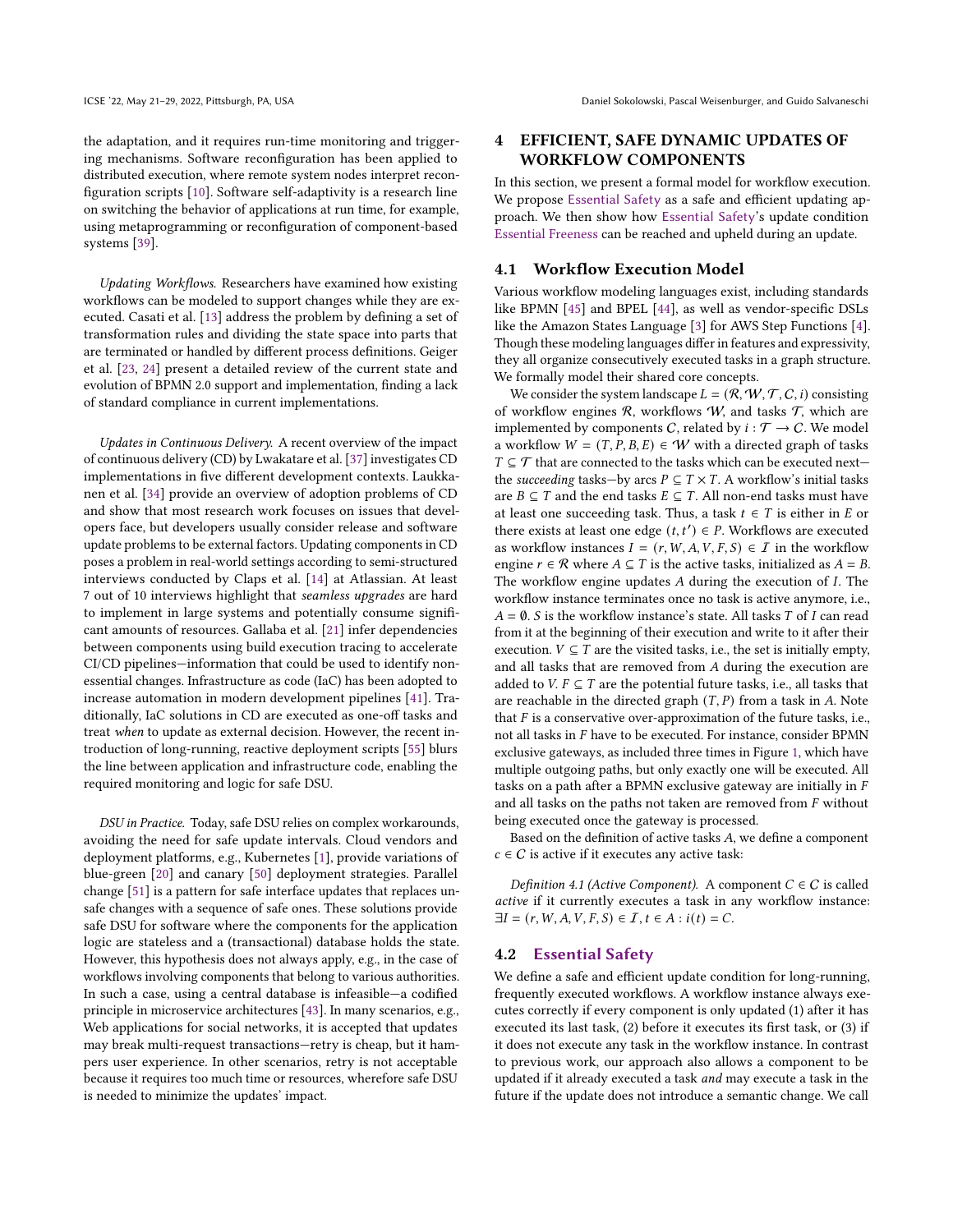such updates non-essential changes, in contrast to essential changes, which introduce a semantic modification:

Definition 4.2 (Essential Change). An update of a component  $C \in C$  from version  $v$  to  $v'$  is an essential change for workflow instance  $I = (r, W, A, V, F, S) \in I$ , if the possible execution of any future task  $t \in F \mid i(t) = C$  on  $v'$  is not guaranteed to produce the same resulting state  $S$  and side effects as executing  $t$  on  $v$ .

Every other change (given the definition above) is a non-essential change. Identifying whether a change is non-essential is not decidable in general as it boils down to the program equivalence problem. Since misclassifying essential changes as non-essential breaks safety, we conservatively under-approximate non-essential changes with a catalog of known non-essential changes that can be found through efficient analyses. Kawrykow and Robillard [31] describe non-essential changes as (1) cosmetic, (2) behavior-preserving, and (3) unlikely to provide further insight into component relationships. This includes-but is not limited to-trivial type updates, local variable extractions, rename-induced modifications, trivial keyword modifications, local variable renames, and whitespace and documentation-related updates. Definition 4.2 leaves open adding more sophisticated analyses to find non-essential changes, including application-specific ones. Identifying non-essential changes is important in practice but orthogonal to our contribution.

Updating a component with non-essential changes is always safe while the component is not active. We introduce Essential Safety (ES): only updating components when they are essentially free.

Definition 4.3 (Essential Freeness). A component  $C \in \mathbb{C}$  is essentially free, if it

- (1) is not active and
- (2) a. will not be active in a workflow instance in which it already executed a task  $(\nexists I = (W, A, V, F, S) \in I, t \in V, t' \in F:$  $i(t) = C \wedge i(t') = C$  or
	- b. its update is a non-essential change for all workflow instances  $I = (W, A, V, F, S) \in I$ ,  $t \in V \mid i(t) = C$  in which it already processed a task.

Considering a single workflow instance of the trip booking saga, updates with non-essential changes can always be performed without violating the workflow's correctness if the respective component is not currently executing a task. For instance, using the intervals marked in Figure 2, the car rental component can always be updated except within C and c. If the update is an essential change, the update must not occur between a component's first and last task execution in the workflow instance. For example, an essential change of the car rental component may not occur within B, d, and c because it might be the case that "cancel car" is executed in the future after that "book car" has been already executed on the current version of the component.

## 4.3 Reaching Essential Freeness

Strategies to reach safe DSU update conditions trade-off between update timeliness and interruption. Timeliness is the length of the interval between requesting the update and the beginning of the component exchange, i.e., the point in time when the component stops executing tasks. Interruption is how long a workflow instance's completion is delayed due to the update. The following

reaching strategies from the literature [32, 38, 60] can be used to reach Essential Freeness.

Waiting (W). The update waits for Essential Freeness. The interruption is limited because only workflow instances that started after the update begins are delayed and the update's duration bounds the interruption. Yet, the update is not guaranteed to start in bounded time, i.e., timeliness is unpredictable. Thus, this approach is not suitable where Essential Freeness rarely occurs by chance.

Blocking Tasks (BT). The starting of tasks on the component to update is delayed until after the update. This strategy ensures that Essential Freeness is reached in bounded time, but it may cause more interruption than Waiting.

Blocking Instances (BI). The strategy is similar to Blocking Tasks, but instead of delaying tasks, the start of new workflow instances that need the component is delayed until after the update. While this strategy also guarantees the update is reached, it might take longer. The interruption is expected to be similar to Blocking Tasks but is reduced if multiple updates occur in parallel.

Concurrent Versions (CV). For non-essential changes, all new task executions are served by the new version running in parallel to the old version, which completes the already running tasks. For essential changes, the old version also executes new tasks belonging to workflow instances that already executed at least one task on it. Thus, the old version remains available until no workflow instance needs it anymore. This strategy provides good timeliness and no interruption, but it requires running two parallel versions of a component, significantly increasing complexity, especially for stateful components.

Except for Concurrent Versions, all reaching strategies require Essential Freeness to hold until the update is completed. This can be achieved by applying Blocking Tasks to a component during its update, delaying the start of new tasks until the update is completed.

# 5 REALIZING SAFE DYNAMIC UPDATES

Determining and reaching the update condition is trivial with a single centralized workflow engine. Such a central entity (1) knows the state of all workflow instances  $I$ , and (2) can delay the execution of tasks and whole workflow instances. However, the system landscape  $\mathcal L$  may comprise multiple workflow engines  $\mathcal R$ , each hosting a subset of workflow instances I. Hence, no centralized view exists on all workflow instances. Modern, scalable workflow engines, e.g., Zeebe [12], are by default decentralized over multiple separate workflow engines to improve scalability and fault tolerance.

To ensure their safe update, all workflow engines invoking tasks on a shared component have to coordinate. Hence, reaching Essential Freeness for a component requires considering all workflow instances  $I$  that use the component. We propose a dissemination algorithm that the workflow engines use to notify components of their workflow instances' status. The algorithm ensures that components are aware of their role in all workflow instances using them. Each component can then locally decide whether it reached the update condition and can be safely updated.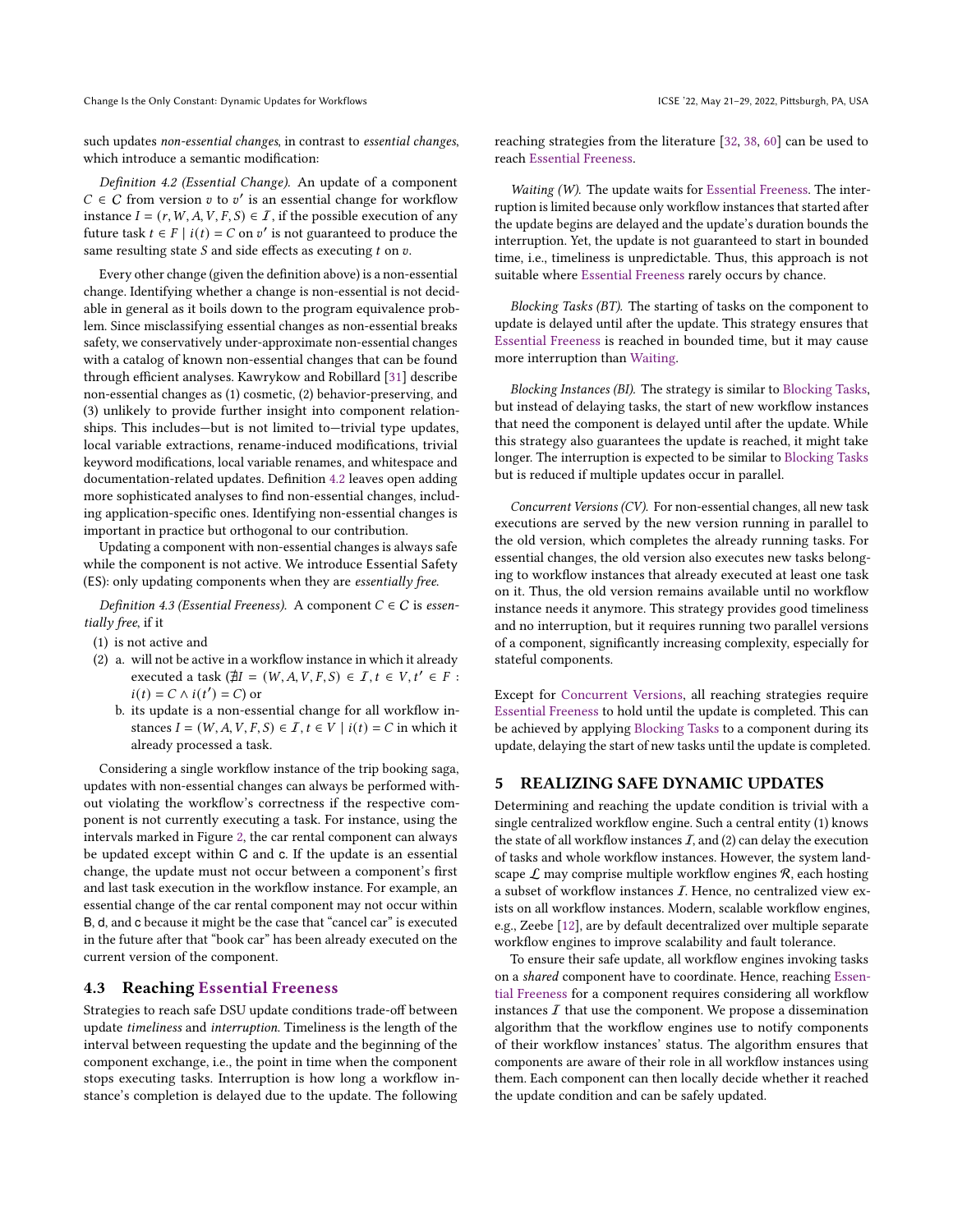# 5.1 Dissemination Algorithm

Algorithm 1 shows the dissemination algorithm that workflow engines execute for each workflow instance. The four callback procedures in Algorithm 1 are called reactively based on the events in the workflow execution, e.g., before a task is started, the procedure in Line 1.5 is called. Using the procedures, the workflow engine (1) announces to components that they might be used, (2) marks components that were used, and (3) locks components (not exclusively) while they are used. Every component stores its status in the workflow instances, i.e., every component maintains for each workflow instance the information whether it received an announcement or a marking, which was not revoked yet, and a lock counter.

BeforeWorkflow, AfterWorkflow, BeforeEachTask, and AFTEREACHTASK are executed on the workflow engine before/after a workflow instance is executed and before/after each task is run. The Announce, RevokeAnnouncement, Mark, RevokeMarking, LOCK, and UNLOCK procedures are called remotely on the component passed as their first argument. Remote calls are asynchronous unless the execution blocks to get the return value using await. Components can delay their response at the await synchronization points to interrupt the workflow instance's execution until they can accept the announcement, marking, or lock.

The BEFOREWORKFLOW procedure (Line 1.2) announces to components  $c$  (Line 1.4) from the set of potential future tasks (Line 1.3) of the workflow instance  $I$  that  $c$  might participate in  $I$ . Announcements are revoked after completing tasks (Lines 1.11 to 1.14) if the component will not be used (again).

Before the workflow instance invokes a task on a component for the first time, the engine marks the component (Lines 1.6 to 1.8). Markings remain for the rest of the workflow instance's execution and are revoked after its completion (Line 1.17).

Every time a workflow instance invokes a task, the engine locks the component (Line 1.9) and unlocks it after the task is completed (Line 1.15). A workflow instance might lock the same component multiple times before unlocking due to parallel task execution. The components internally increase a counter with every locking and decrease it with every unlocking. If the counter is positive, the workflow instance runs tasks on the component.

The presentation of Algorithm 1 is simplified for clarity. Our implementation includes some optimizations, e.g., it sends announcements (Line 1.4) in parallel, and the messages to  $i(Task)$  in Lines 1.5 to 1.9 are packed into a single multipurpose message.

## 5.2 Handling Essential Freeness

Algorithm 1 disseminates the necessary information to the components to determine, reach, and uphold Essential Freeness. When performing an update that introduces essential changes, a component is essentially free if it holds for no workflow instance an announcement and a marking, i.e., no workflow instance that already used the component will use it again. For non-essential changes, a component is essentially free if it is not locked, i.e., for no workflow instance, the lock counter is greater than zero.

Using the Blocking Instances strategy, a component delays the confirmation of announcements until the update has been completed, blocking all new workflow instances that will call the component in BEFOREWORKFLOW and delaying their start. Blocking

Algorithm 1 Modular dissemination algorithm on workflow engine r for workflow instance  $(r, W, A, V, F, S)$  with unique identifier I.

|     | Markings<br>Announcements                                                         |  |  |  |
|-----|-----------------------------------------------------------------------------------|--|--|--|
|     | 1: Announcements, Markings $\leftarrow \emptyset$                                 |  |  |  |
| 2:  | procedure BEFOREWORKFLOW                                                          |  |  |  |
| 3:  | Announcements $\leftarrow \{c \in C \mid \exists t \in F : i(t) = c\}$            |  |  |  |
| 4:  | for all $c \in$ Announcements do await ANNOUNCE $(c, I)$                          |  |  |  |
| 5:  | <b>procedure</b> BEFOREEACHTASK(Task)                                             |  |  |  |
| 6:  | <b>if</b> $i$ (Task) $\notin$ Markings <b>then</b>                                |  |  |  |
| 7:  | await $MARK(i(Task), I)$                                                          |  |  |  |
| 8:  | Markings $\leftarrow$ Markings $\cup$ <i>i</i> (Task)                             |  |  |  |
| 9:  | await $LocK(i(Task), I)$                                                          |  |  |  |
| 10: | <b>procedure</b> AFTEREACHTASK(Task)                                              |  |  |  |
| 11: | $Previous$ Announcements $\leftarrow$ Announcements                               |  |  |  |
| 12: | Announcements $\leftarrow \{c \in C \mid \exists t \in F : i(t) = c\}$            |  |  |  |
| 13: | <b>for all</b> $c \in$ Previous Announcements $\setminus$ Announcements <b>do</b> |  |  |  |
| 14: | REVOKEANNOUNCEMENT(c, I)                                                          |  |  |  |
| 15: | UNLOCK(i(Task), I)                                                                |  |  |  |
|     | 16: <b>procedure</b> AFTERWORKFLOW                                                |  |  |  |
| 17: | for all $c \in$ Markings do REVOKEMARKING( $c, I$ )                               |  |  |  |

Tasks uses a similar approach with locks for non-essential changes and markings for essential changes. Locks block all workflow instances, markings only the ones that did not use the component yet. Blocking Tasks does not generally block all task invocations by delaying locks because this could lead to a deadlock in case of essential changes: The not-blocked workflow instances already used the component and may prevent Essential Freeness-which would cause a deadlock–or do not use it anymore. For this reason, Blocking Tasks can only be activated at one component at a time to ensure deadlock-freeness.

For both strategies above, once reached, the update condition must be upheld until the update completes. For essential changes, delaying the confirmation of markings upholds the update condition. For non-essential changes, locks are delayed.

Waiting and Concurrent Versions do not require any aspect of Algorithm 1 for their update condition because they do not influence the execution of workflow instances.

# 6 WORKFLOW UPDATES IN CONTEXT

In this section, we show how Essential Safety relates to existing solutions for safe dynamic software updating.

# 6.1 From Transactions to Workflows

Previous work on DSU [8, 32, 38, 60] focused on synchronous distributed transactions in component-based systems. They assume that external clients trigger so-called root transactions, which, in turn, can run other (sub-)transactions on the same or other components. The execution blocks until a sub-transaction completes with a return value. In Figure 3a, component A runs a sub-transaction on B, which runs a sub-transaction on C. Afterward, C returns a value to B, B one to A, and new sub-transactions are run on B and C. Figure 3b shows the same interaction pattern but synchronous transactions are nested differently: Instead of ending the first transaction on B, B runs a sub-transaction on A.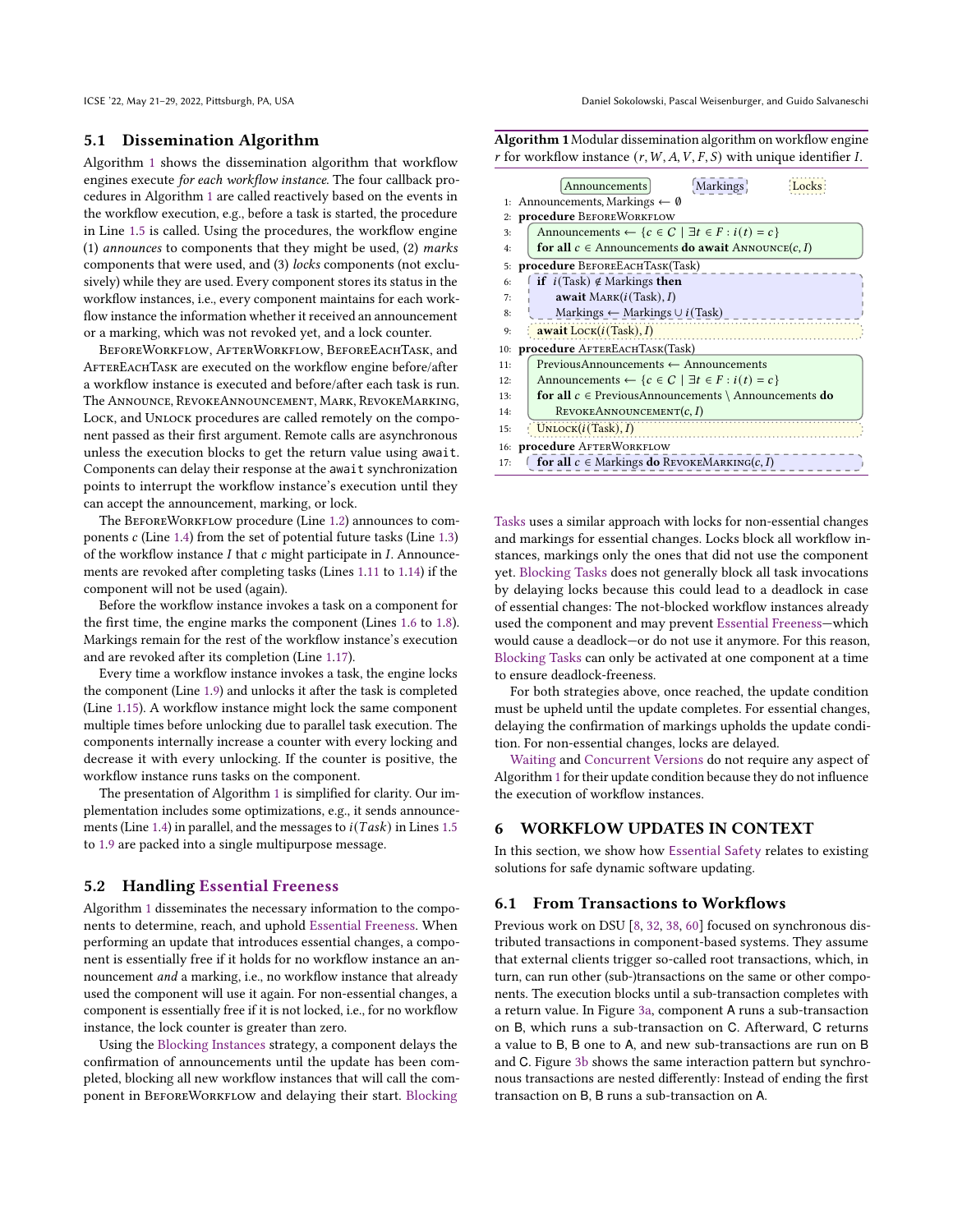

Figure 3: Modeling a synchronous transaction as workflow.

In this work, we model the system as asynchronous workflows. Tasks are started based on their order as defined in the workflow after the previous task(s) are completed. The tasks are coordinated by the workflow engine, which acts as an event-based middleware. Thus, upon completion, tasks send their results as an update of the state  $S$  to the workflow engine, which then starts the succeeding task(s) with S. Modern cloud-based systems-also beyond workflows-adopt the asynchronous model. Typically, such systems use asynchronous, decoupled communication patterns, e.g., eventbased microservice choreographies or serverless computing [7, 35].

Our asynchronous workflow model can emulate the synchronous model. For instance, the transaction in Figure 3a can be modeled as in Figure 3c: the synchronous parent transactions are split into two tasks (before and after the subtransaction). State can be conveyed via the workflow instance's state  $S$ . This transformation is neither injective nor surjective: Not every asynchronous workflow can be translated to a synchronous transaction, and multiple differently nested synchronous transactions might be transformed to the same workflow, e.g., both Figures 3a and 3b result in Figure 3c.

## 6.2 Existing Safe DSU Approaches

We now present three update conditions from the literature and show how they fit into our asynchronous workflow model.

Kramer and Magee [32] proposed Quiescence (Q), which does not rely on run time information of workflow instances. Instead, the workflows' structure, which is known at design time, and whether a new workflow instance will be started suffice. If necessary, all future workflow instances are blocked to enforce Quiescence.

Definition 6.1 (Quiescence). A component is quiescent if it (1) is not active and (2) will not be active in a workflow instance.

Ma et al. [38] proposed Version Consistency (VC) and evaluated it with a simulation which was later extended with a system implementation and evaluation based on Apache Tuscany [8]. The update condition of Version Consistency is called Freeness.

Definition 6.2 (Freeness). A component is free if it (1) is not active and (2) will not be active in a workflow instance in which it already executed a task.

Version Consistency is similar to our approach but it does not distinguish between different types of updates, which are all conservatively over-approximated to an essential change.

Vandewoude et al. propose Tranquility (TQ) [60].

Definition 6.3 (Tranquility). A component is tranquil if it (1) is not active and (2) will not be active in a workflow instance in which it might execute a succeeding task for a component for which it already executed a succeeding task.

Though proposed before Version Consistency, Tranquility effectively corresponds to Version Consistency with the additional assumption that components follow a "black-box principle" [60]. For systems satisfying this principle, Tranquility assumes that version consistency does not have to be enforced between the internals of different sub-transactions. For instance, if within the same root transaction a client uses an authentication component and calls the server, which uses authentication internally, too, client and server may safely use different versions of the authentication component.

Leveraging the black-box principle, Tranquility results in better update timeliness and less interruption than Version Consistency [38]. However, Tranquility is unsafe for systems that do not follow the black-box principle, as Ma et al. [38] already noticed. It is generally questionable whether workflows follow the black-box principle because their tasks often depend on each other, leading to a violation of the principle.

Quiescence and Version Consistency map directly to our asynchronous workflow model (Section 4.1), i.e., Definitions 6.1 and 6.2 can be trivially verified by inspecting the potential future tasks  $F$ and the visited tasks V. Tranquility (Definition 6.3), however, distinguishes between sub-transactions that are called from the same transaction and ones that are called from a different transaction. For example, component C is tranquil between its two executions in Figure 3a, and it is not tranquil between its two task executions in Figure 3b. Yet, there is no such distinction in the asynchronous model in Figure 3c compared to the synchronous model (Section 6.1). Embracing Tranquility's black-box principle, we assume that all task executions of a component with preceding tasks from the same component belong to a single, synchronous transaction, i.e., for each component, the same version of another component is used for each of its succeeding tasks. With this definition, in the asynchronous workflow in Figure 3c, component C is only tranquil before the first and after the second task. Component A, however, may be updated after its first task, i.e., Tranquility is unsafe if components do not respect the black-box principle.

## 6.3 Update Conditions, Operationally

Different subsets of our dissemination algorithm (Algorithm 1) provide the necessary data to a component to (1) determine that an update condition for the component is reached, (2) reach the condition (quicker), and (3) uphold the condition once reached. Our algorithm is inspired by the control algorithm proposed for Version Consistency, which is based on graph transformations [38] and verified to be correct [8]. Announcements are similar to their future edges and markings to past edges; there is no counterpart for locks. However, their transaction model lacks a holistic view of transactions within the same root transaction because components do not share their internal logic. In our workflow model, such a view on workflow instances is available in their workflow engine. We leverage this holistic view to reduce communication. Table 2 summarizes the parts of Algorithm 1 required by the update conditions and reaching strategies. We now provide more detailed insights.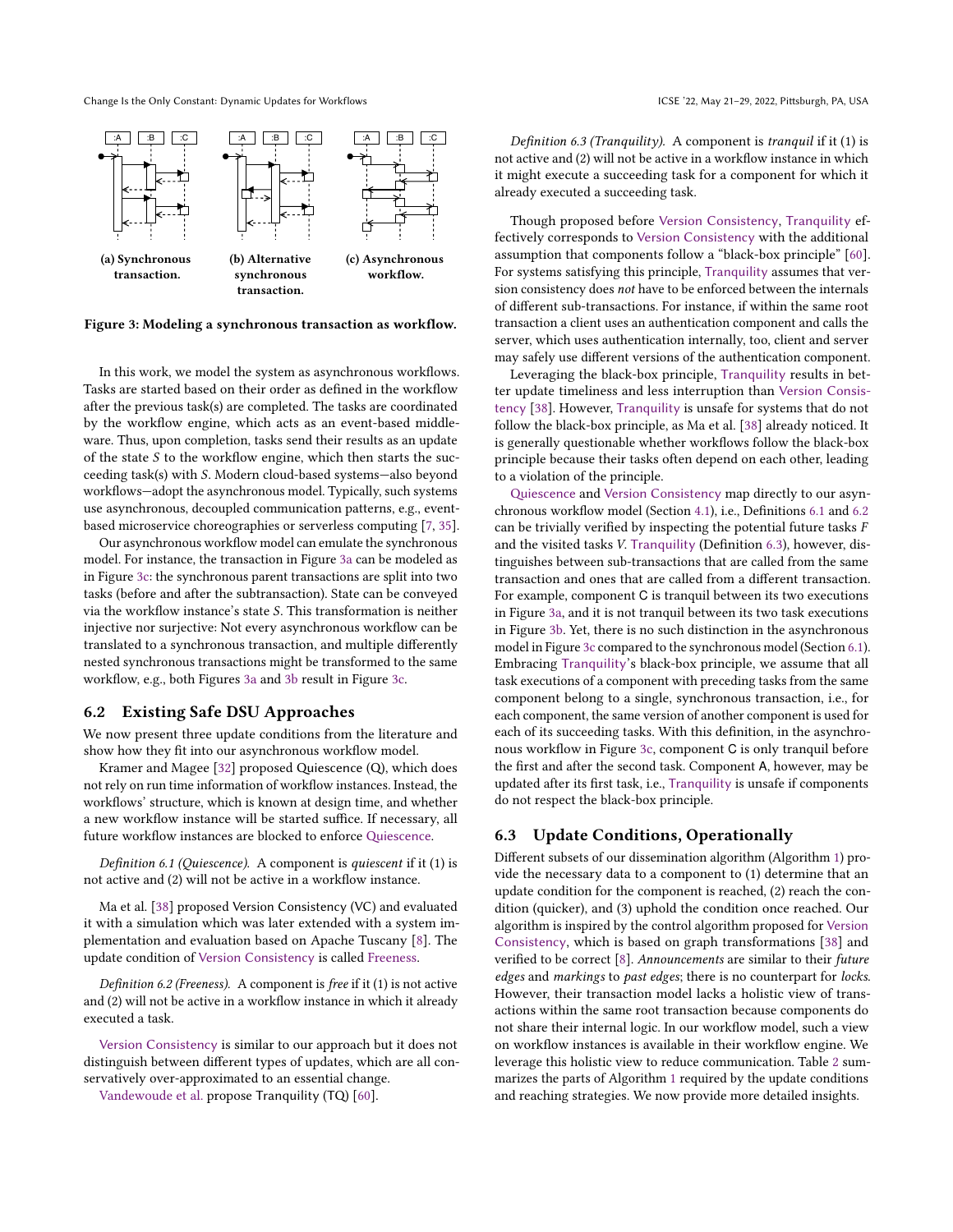

Figure 4: Announcements, markings, and locks at intervals in Figure 2 during the execution of the trip booking saga with Algorithm 1 for all update conditions ( $\heartsuit$ ) announcement,  $\heartsuit$  marking,  $\triangle$  lock, update safe, non-essential update safe, update unsafe).

Table 2: Elements of Algorithm 1 for updating approaches and reaching strategies:  $\checkmark$  necessary,  $\checkmark$ <sup>C</sup> per preceding component, ✓\* sufficient for non-ess. changes, ▲ uphold condition (ess. changes), ■ uphold condition (non-ess. changes).

| Approach / Strategy                                 | Announcements | Markings                                      | Locks |
|-----------------------------------------------------|---------------|-----------------------------------------------|-------|
| Quiescence                                          | ✓▴◼           | $\mathscr{S}_{\blacktriangle}$ $\blacksquare$ |       |
| Tranquility<br><b>Version Consistency</b>           |               | $\blacktriangle$ $\blacksquare$               |       |
| <b>Essential Safety</b>                             |               |                                               |       |
| Waiting<br><b>Blocking Instances</b>                |               |                                               |       |
| <b>Blocking Tasks</b><br><b>Concurrent Versions</b> |               |                                               |       |

In Quiescence, announcements are sufficient to check if components are quiescent: They are if they have no announcements. To reach Quiescence, Kramer and Magee [32] only discuss Blocking Instances as "passivation" of components, i.e., ensuring that no transactions are invoked on the component in the future. The other three reaching strategies are also applicable but require run time information, which Kramer and Magee do not consider.

Version Consistency requires announcements and markings, but no locks. A component is free if it has for no workflow instance an announcement and a marking. Ma et al. [38] discuss Waiting, Blocking Tasks, and Concurrent Versions for Version Consistency, concluding that the last one should be the preferred strategy if applicable, otherwise Blocking Tasks. Essential Safety and Version Consistency are equivalent if all updates are essential changes.

Tranquility also requires announcements and markings. Yet, both need to be per workflow instance and per component of the preceding task(s)—not only per workflow instance as in Algorithm 1. The condition is then similar to Version Consistency: The component is tranquil if it has for no pair of workflow instance and preceding tasks' component an announcement and a marking. For Blocking Tasks, this may deadlock workflow instances, making Blocking Tasks for Tranquility generally unsafe-also for single updates. Vandewoude et al. [60] use Waiting for Tranquility and resort to Blocking Instances if the update point is not reached.

# 6.4 Comparing the Update Conditions

Figure 4 shows the execution of Algorithm 1 in the trip booking saga (Section 2.1) for the discussed update conditions. The columns show the time intervals from Figure 2 (aligning with Table 1). The rows show the update conditions. Each cell depicts the announcements  $\ket{\phi}$ , markings  $\heartsuit$ , and locks  $\triangle$  stored on both components at the given time interval when using the respective update condition. They further show whether a component can be updated safely, only for non-essential changes, or the update is unsafe.

Time interval A starts after BEFOREWORKFLOW completes and ends before BeforeEachTask starts for the first time. All other time intervals are during the execution of the respective task.

As an example, the bottom row shows Essential Safety. The first entry illustrates that at time interval A, both the holiday and the car rental component hold an announcement for the workflow instance  $I$  executed on workflow engine  $r$ . Both components can be safely updated. In the second entry at time interval B, the holiday component is additionally marked and locked. Hence, it cannot be safely updated. At time interval C, the holiday component can be updated in case the update is a non-essential change because it holds no lock. However, an essential update would be unsafe because it holds a marking  $and$  an announcement of  $I$ .

Quiescence exhibits the fewest safe update intervals because it does not consider run time information on workflow instances. We assume that no new workflow instance is started after the one in Figure 2. Otherwise, there would be no safe update interval for Quiescence at all. In contrast, the safe update intervals for the other approaches remain unchanged without such an assumption.

Tranquility features all safe update intervals of Version Consistency. Plus, it permits intervals C and c for the holiday component ( $\neq$  in Table 1), which cannot be considered generally safe if the component does not respect the black-box principle. For instance, if the holiday component is updated at these intervals in a way that it writes and reads the hotel booking id in another format to/from workflows state  $S$ , "cancel hotel" could fail.

Essential Safety features all safe update intervals of Version Consistency for essential changes. For non-essential changes, it provides the most safe update intervals of all approaches.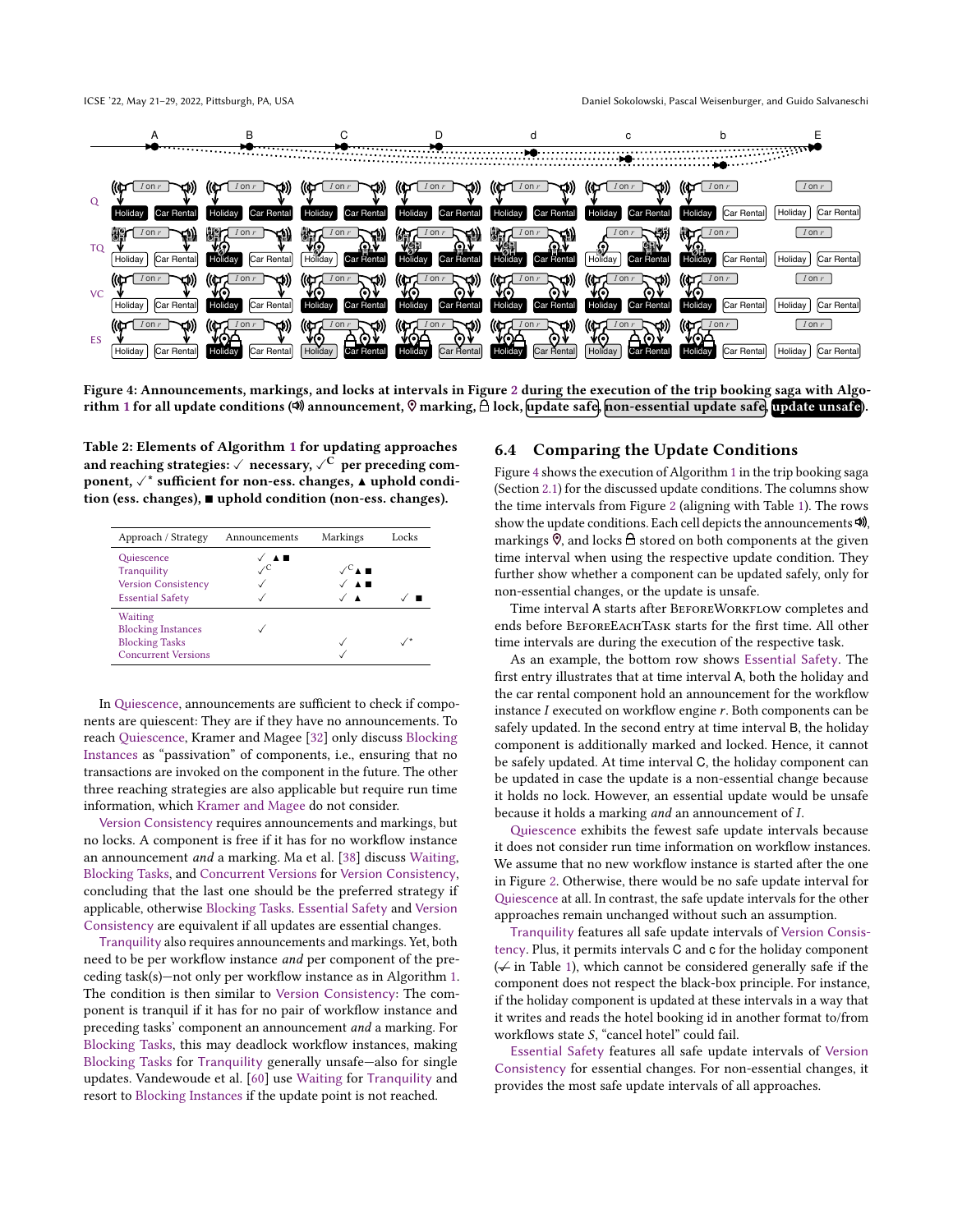Table 3: Construction statistics of the realistic collaborative BPMN workflows dataset based on RePROSitory [17].

| Workflow Collection     | Size. | Recovered | Unchanged |
|-------------------------|-------|-----------|-----------|
| RePROSitory             | 572   |           |           |
| Collaborative workflows | 135   |           |           |
| Stuck                   | 37    | 22        |           |
| Endless loop            | 9     | 6         |           |
| Incomplete              |       |           |           |
| Missing internals       | 10    |           |           |
| Evaluation dataset      | 106   | 28        | 78        |

# 7 EVALUATION

In this section, we empirically evaluate dynamic software updating for long-running and highly-frequent workflows. We aim to answer the following research questions.

RQ1: Can safe DSU be adopted in real-world collaborative workflow applications? With this question, we empirically investigate whether, with our model for safe DSU in workflows (Section 4.1), the approaches discussed in Section 4.2 and 6.2 can be applied to real-world collaborative workflow applications.

RQ2: Does Essential Safety significantly reduce the performance overhead of safe DSU in realistic workflows? This question empirically investigates the performance differences among the DSU approaches discussed analytically in Section 6.4. Specifically, we assess whether Essential Safety significantly reduces the impact of updating realistic workflow applications.

RQ3: How does the share of non-essential changes impact the performance of Essential Safety? This question investigates to which degree Essential Safety's performance depends on the amount of non-essential changes, estimating the share of nonessential changes that is sufficient to achieve better performance than the previous approaches. With RQ4, RQ3 validates the assumptions motivating the Essential Safety's performance improvement.

RQ4: How frequent are non-essential changes in software systems with multiple components? This question verifies the hypothesis behind Essential Safety-that most updates are nonessential–ensuring the generalizability of our results. Such evidence is required to determine the significance and applicability of our approach to real-world workflows.

### 7.1 Applicability of Safe DSU to Workflows

We now evaluate whether our model and the safe DSU approaches are applicable to workflows. For this, we constructed a dataset of real-world BPMN workflows and implemented a discrete eventbased simulation for safe DSU in workflows using the dissemination algorithm (Section 5.1). We assess Essential Safety (Section 4) and the other safe DSU approaches (Section 6.2). The simulation and all scripts and data are publicly available [56].

No standard benchmark for realistic workflow models exists, possibly due to their complexity and business relevance [53, 54]. RePROSitory [17] is a database of realistic BPMN workflows. Based on a full copy from August 3, 2021, we constructed an evaluation dataset containing 106 collaborative BPMN workflows (Table 3). We selected all collaborative workflows with two or more BPMN

Table 4: Simulation parameter distributions.

| Parameter                                                                                                                        | Distribution                                                                                                                                                                                                                                                                                                                                                                                                                           |
|----------------------------------------------------------------------------------------------------------------------------------|----------------------------------------------------------------------------------------------------------------------------------------------------------------------------------------------------------------------------------------------------------------------------------------------------------------------------------------------------------------------------------------------------------------------------------------|
| Network latency<br>Instances per workflow<br>Avg. task duration<br>Task duration<br>Avg. update interval<br>Avg. update duration | Weibull: $\alpha = 1.5$ , $\beta = 30$ ms ( $\mu = 27.1$ ms, sd = 18.4 ms)<br>Weibull: $\alpha = 1.5$ , $\beta = 20160$ ( $\mu = 18199$ , sd = 12357)<br>Weibull: $\alpha = 1.5$ , $\beta = 2 \text{ min } (\mu = 108.3 \text{ s}, \text{ sd} = 73.6 \text{ s})$<br>Gaussian: sd = $10\%*\mu$<br>Gaussian: $\mu = 12$ h, sd = 4 h, min = 1 h, max = 24 h<br>Weibull: $\alpha = 1.5$ , $\beta = 5$ min ( $\mu = 4.5$ min, sd = 3.1 min) |
| Update duration                                                                                                                  | Gaussian: sd = 20 % $*$ $\mu$                                                                                                                                                                                                                                                                                                                                                                                                          |

lanes or pools-the BPMN elements that assign process elements to collaboration participants-which we interpret as workflow components. Everything outside any lane or pool is a separate component. Accordingly, all workflows have tasks on at least two different components. 57 workflows are not executable because they get stuck, include endless loops, are incomplete, or only contain the internal workflow of one lane or pool. We manually recovered 28 of these with minimal changes.<sup>1</sup>

Table 4 provides the simulation parameter distributions. All parameters are chosen with the intent to be as realistic as possible. Interarrival parameters and durations are Weibull-distributed with  $\alpha$  = 1.5, commonly used for Internet-based traffic simulations [5]. Update intervals and task durations are Gaussian-distributed, simulating regular CI/CD executions and tasks with predictable, roughly constant execution time, which is common in business applications. The workflow instances are distributed over ten workflow engines. For each workflow, the number of instances is Weibull-distributed with, on average, one invocation every 66 s. 99.7 % of the components are updated between once per day and once per hour, which are fixed limits of the mean update frequency. We draw the points in time for starting workflow instances and triggering component updates from a uniform distribution over the simulation timespan of two weeks. 90 % of the updates are non-essential changes. We performed a sensitivity analysis with both double and half the value of each parameter using the trip booking saga (Section 2.1). We omit the plots (reported in [56]), as they do only confirm obvious correlations, e.g., halving the task duration means increases updatability and decreases workflow duration and update time.

We successfully simulated all 106 workflows for the safe DSU approaches in Section 4.2 and 6.2 and the reaching strategies (Section 4.3). This result positively answers RQ1, showing that safe DSU can be applied to real-world collaborative workflow applications.

## 7.2 Performance of Essential Safety

We now investigate the performance differences of the DSU approaches in the simulation introduced before. Table 5 and Figure 5 compare the updating approaches (Section 4.2 and 6.2) and reaching strategies (Section 4.3) with the baseline "No Updates" where no updates are performed. All simulations are executed on the same trace of workflow instance executions and updates. Updatability is the overall time in which the update condition is met at the components (i.e., when updating is safe). The update time measures the timespan from triggering to completing a component update. It is split into the *update timeliness* (until the update condition is met) and the update duration (after the update condition is met). The

 $1$ All exclusions and adjustments are documented in the dataset's build script [56].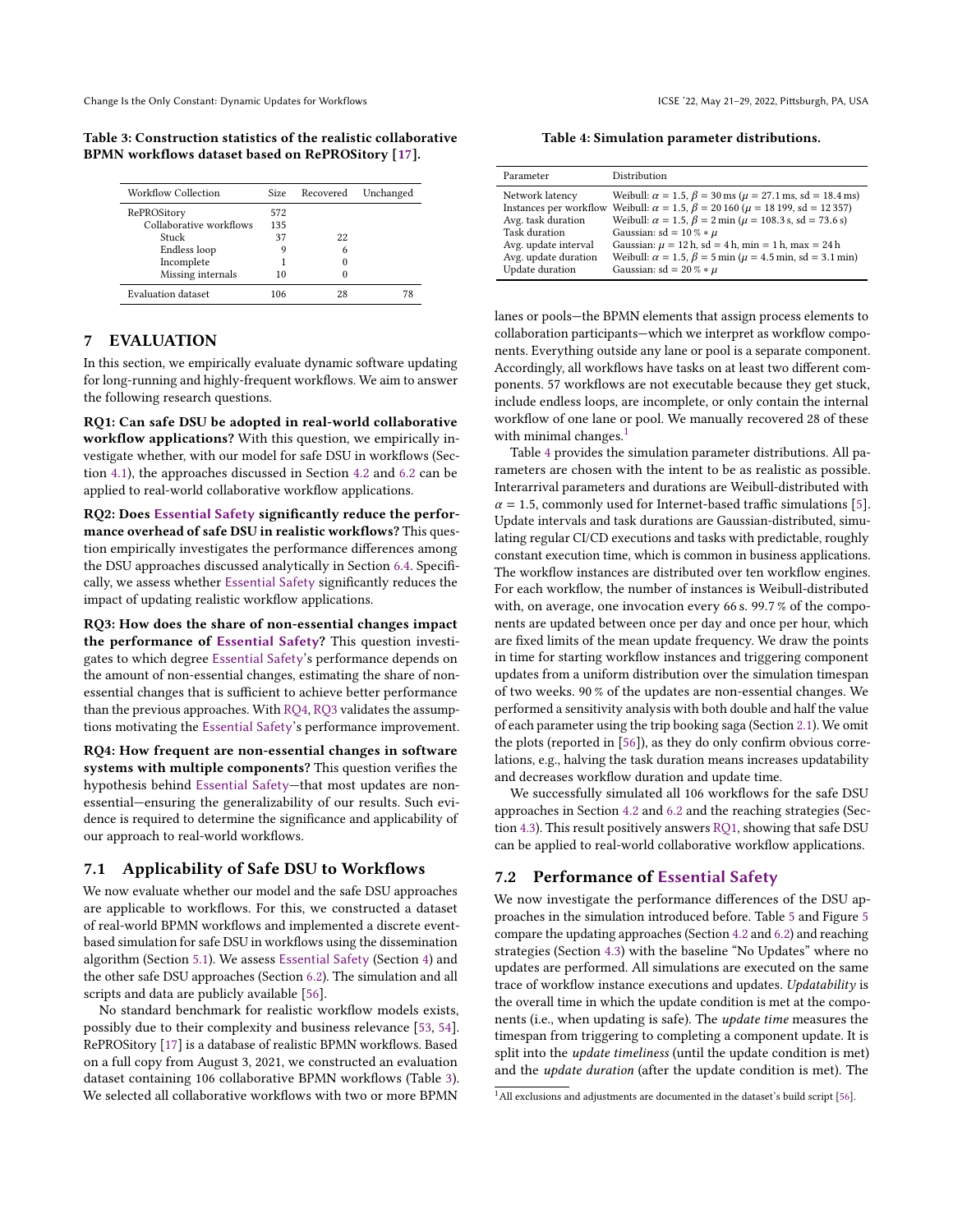Table 5: Performance metric means for all update approaches and reaching strategies over all simulations in minutes.

| Approach / Strategy          | Updatability | Update |                     | Workflow       |     |
|------------------------------|--------------|--------|---------------------|----------------|-----|
|                              |              |        | Duration Timeliness | Duration Delay |     |
| No Updates (Baseline)        |              |        |                     | 15.9           | 0.0 |
| Quiescence                   | 2 2 2 8 .7   | 9.1    | 1 3 8 4 . 4         | 16.6           | 0.7 |
| <b>Version Consistency</b>   | 4510.5       | 8.2    | 518.0               | 16.7           | 0.8 |
| Tranquility                  | 902.7        | 8.1    | 184.7               | 15.5           | 0.5 |
| <b>Essential Safety (ES)</b> | 4870.6       | 5.1    | 409.5               | 16.3           | 0.4 |
| ES: essential changes        | 4384.7       | 8.0    | 541.8               |                |     |
| ES: non-ess. changes         | 4924.6       | 4.8    | 395.4               |                |     |
| <b>Blocking Instances</b>    | 4 2 1 9 . 3  | 4.3    | 11.4                | 17.4           | 1.5 |
| <b>Blocking Tasks (BT)</b>   | 5309.2       | 4.4    | 785.2               | 16.1           | 0.7 |
| <b>BT</b> w/o Tranquility    | 4651.5       | 4.4    | 6.3                 | 16.7           | 0.8 |
| <b>Concurrent Versions</b>   | 3744.6       | 16.3   | 0.5                 | 15.9           | 0.0 |
| Waiting                      | 4 3 3 0 . 0  | 4.3    | 2402.3              | 16.1           | 0.2 |

workflow duration is the timespan between workflow instance start and completion. The workflow delay is the difference of the workflow instances' start to its start in the baseline. Analogously, the workflow interruption is the difference of the instances' completion times, measured by the sum of the instances' delay and duration differences. For Essential Safety, we also report the metrics separately for essential and non-essential changes, a distinction that does not lead to different results for the other approaches.

Among all approaches, we find the least performance impact on updates and workflow instances with Tranquility. However, Tranquility is generally unsafe—in contrast to all other approaches. Further, Tranquility with Blocking Tasks is the only simulation with deadlocked workflow instances (47.2 %), preventing their completion. These deadlocks positively skew the averages of all metrics for Tranquility<sup>2</sup> because deadlocked workflow instances are excluded from the measurement data. We observe that Essential Safety has similar performance to Version Consistency for essential changes and slightly better performance than Tranquility for non-essential changes. Overall, Essential Safety's performance is similar to Tranquility, but retains update safety. On average, Essential Safety's workflow interruption is 5.0 %, and it provides 8.0 % higher updatability, 21.2 % less update time, and 47.8 % less workflow interruption than Version Consistency-the best, safe competitor.

The reaching strategies' relative performance trends are similar among the updating approaches. All strategies add only a small delay to the workflows. Version Consistency exhibits no delay at all. Blocking Instances entails the highest delays. For Concurrent Versions, the update timeliness is similarly low for all updating approaches, whereas the update duration exhibits some variability. Vice versa, all other reaching strategies exhibit similar update durations but variable update timeliness. This difference is due to Concurrent Versions running two component versions in parallel, eliminating the workflow interruption because workflow instances never wait for component updates. However, Concurrent Versions requires that the components' implementations support running two different versions in parallel, which our simulation assumes is possible. If not supported by the components' implementations, Concurrent Versions must not be used. Instead, Blocking

ICSE '22, May 21-29, 2022, Pittsburgh, PA, USA Daniel Sokolowski, Pascal Weisenburger, and Guido Salvaneschi



Figure 5: Performance of the safe DSU approaches.

Tasks causes the least impact on component updates in such cases. Though Waiting delays workflow instances to a lesser extent, it heavily delays updates-on average by 40.0 hours.

Our results answer RQ2 and show that the impact of safe DSU can be significant. For Essential Safety, the impact of non-essential changes is completely negligible, and the impact of essential changes is not higher than with previous approaches. For a realistic changeset, Essential Safety significantly decreases the overhead of safe DSU compared to the state of the art.

## 7.3 Effect of Non-Essential Updates

To evaluate whether distinguishing essential and non-essential changes is effective-the assumption behind Essential Safety-we repeat the previous simulation with different ratios of non-essential to essential changes. Figure 6 shows the metrics from Section 7.2 for Essential Safety with only essential changes (0 %), only nonessential changes (100 %), and all ratios in between in steps of 20 % points. The results are presented separately for essential (ess.) and non-essential changes (non-ess.) as well as combined (total).

In total, the updatability increases with the share of non-essential changes; on average, 9.5 % from 0 % to 100 % non-essential changes. The update time reduces, on average, by up to 52.2 % and the workflow interruption by 54.8 %.

We now consider essential and non-essential changes separately. For all metrics and approaches, the results are similar, i.e., independent from the share of non-essential changes, except for the following cases: For Blocking Instances and Blocking Tasks, the updatabilities slightly decrease with the increasing share of nonessential changes because the likelihood that multiple updates are reached jointly and executed as a batch is lower. This increases blocking times to reach safe update intervals. For the same reason, the timeliness of essential change updates gets worse for Waiting.

<sup>&</sup>lt;sup>2</sup>Due to the deadlock skew, Table 5 also reports Blocking Tasks without Tranquility.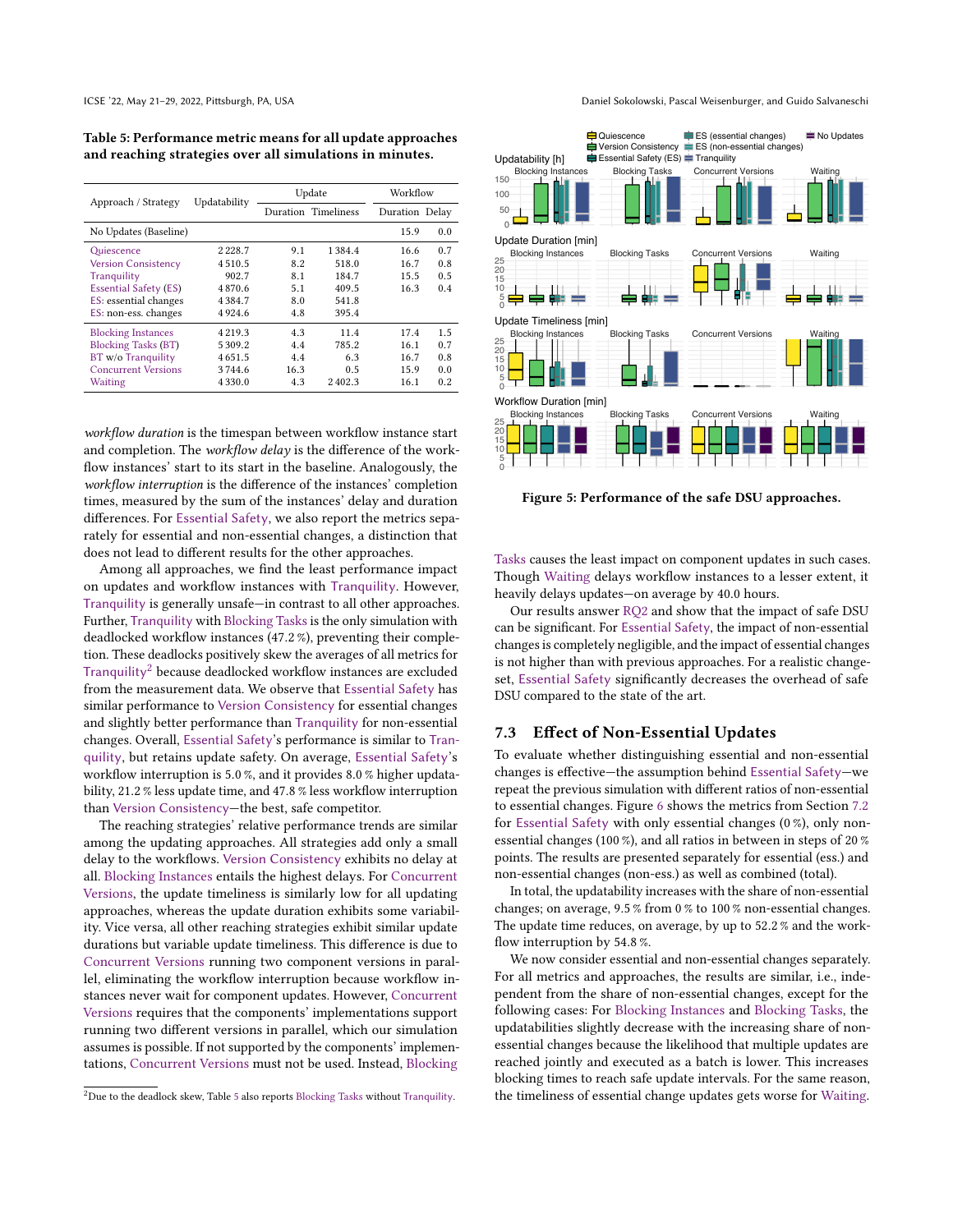

Figure 6: Performance of Essential Safety for different shares of non-essential changes (ess.: essential changes; non-ess.: non-essential changes; total: all changes).

The results answer RQ3: The higher the share of non-essential changes, the smaller Essential Safety's overall performance impact. Thus, considering non-essential changes is crucial and effective to reduce the overhead of safe DSU for workflows.

## 7.4 Frequency of Non-Essential Updates

To answer RQ4, we focus on open-source software repositories and assume that they use a continuous deployment pipeline. In continuous deployment, every commit may trigger the deployment of an update. Identifying which components are affected by each commit requires application knowledge and cannot be easily automated. Hence, for simplicity, a common practice is to redeploy all components, even though one can easily hypothesize that a subset suffices. To assess this hypothesis, we focus on repositories that aggregate various software components. Such "monorepos" are widely used [25, 33, 36, 46, 47]. Typically, the degree to which components in them depend on each other varies, allowing us to identify the subset of components that a commit changed.

We investigated eight monorepos that are publicly available on GitHub and described in [16]. In the monorepos, each component is encapsulated in its own directory. We identify the directories that contain a component based on the repository description. We explore the most recent 10 000 commits of each repository to determine how many components are affected by each commit. We assume that a component changed if a commit modifies a file in the component's directory. For commits that change files not associated to any component, we consider a conservative approximation (upper bound), that the commits affect every component, and a speculative approximation (lower bound), that they do not affect any. We ignore changes to tests, documentation, and hidden directories.

Table 6 shows for each monorepo the absolute number and the percentage of affected components (mean over all commits). On average, even under the conservative approximation, a commit affects less than half of the components. Under the speculative approximation, commits affect less than 10 % of the components in most monorepos. Accordingly, at least 60 %−90 % of the component updates are non-essential changes.

Table 6: Affected components per commit in monorepos [16].

| Monorepo          | Average number of components<br>affected by a commit | Average share of components<br>affected by a commit |
|-------------------|------------------------------------------------------|-----------------------------------------------------|
| StartupOS         | 13                                                   | $13\% - 41\%$                                       |
| Foursquare Fsq.io | 13                                                   | $8\% - 38\%$                                        |
| M <sub>3</sub>    | 22                                                   | $8\% - 20\%$                                        |
| Celo              | 23                                                   | $7\% - 10\%$                                        |
| Berty             | 31                                                   | $8\% - 32\%$                                        |
| Stellar Go        | 41                                                   | $3\% - 4\%$                                         |
| Habitat           | 49                                                   | $5\% - 12\%$                                        |
| Nixpkgs           | 810                                                  | $< 1 \% - 15 \%$                                    |

So far we have demonstrated how often commits are non-essential component changes because the commits do not change a component's code. Additionally, not all code changes introduce semantic changes, i.e., they are non-essential for all components. Such commits further reduce the observed numbers in Table 6. Previous studies provide evidence that the amount of such non-essential changes is significant: (1) Kawrykow and Robillard [31] analyzed seven open-source Java systems, finding that up to 15.5 % of the method updates are cosmetic, behavior-preserving, or unlikely to provide further insight into component relationships. (2) Based on the TravisTorrent dataset [9], Abdalkareem et al. [2] found that 10 % of the commits developers manually skip in CI/CD pipelines are skipped because they are non-essential changes, i.e., they only touch documentation, source code comments, formatting of source code, meta files, or are code release preparations.

These results answer RQ4: On average, 60 % of the component changes are non-essential as a lower bound, while we realistically assume a considerably higher percentage of over 90 %.

## 8 CONCLUSION

Traditionally, software updates require shutting down the system before replacing any component. To avoid service disruption,  $dy$ namic software updating (DSU) techniques ensure that components can safely be replaced while the application is running. Unfortunately, existing safe DSU approaches introduce a significant performance overhead, and it is unclear how to apply them to workflows, i.e., long-running, asynchronous transactions. To close this gap, we propose a unified formal model for safe DSU in workflows, show how state-of-the-art DSU approaches are captured by it, and compare them analytically with Essential Safety, our novel safe DSU solution. Essential Safety leverages the identification of updates that have no semantic changes-non-essential changes-effectively reducing the performance overhead of DSU. The empirical evaluation on 106 realistic collaborative BPMN workflows and eight monorepos confirms that we enable efficient, safe dynamic software updating in long-running and frequently executed workflows.

## ACKNOWLEDGMENTS

We thank the anonymous reviewers for their valuable feedback and all students at the Technical University of Darmstadt who contributed to the discussion on safe DSU. This work has been cofunded by the Swiss National Science Foundation (SNSF, No. 200429), by the German Research Foundation (DFG, SFB 1119), by the Hessian LOEWE initiative (emergenCITY and Software-Factory 4.0), and by the University of St. Gallen (IPF, No. 1031569).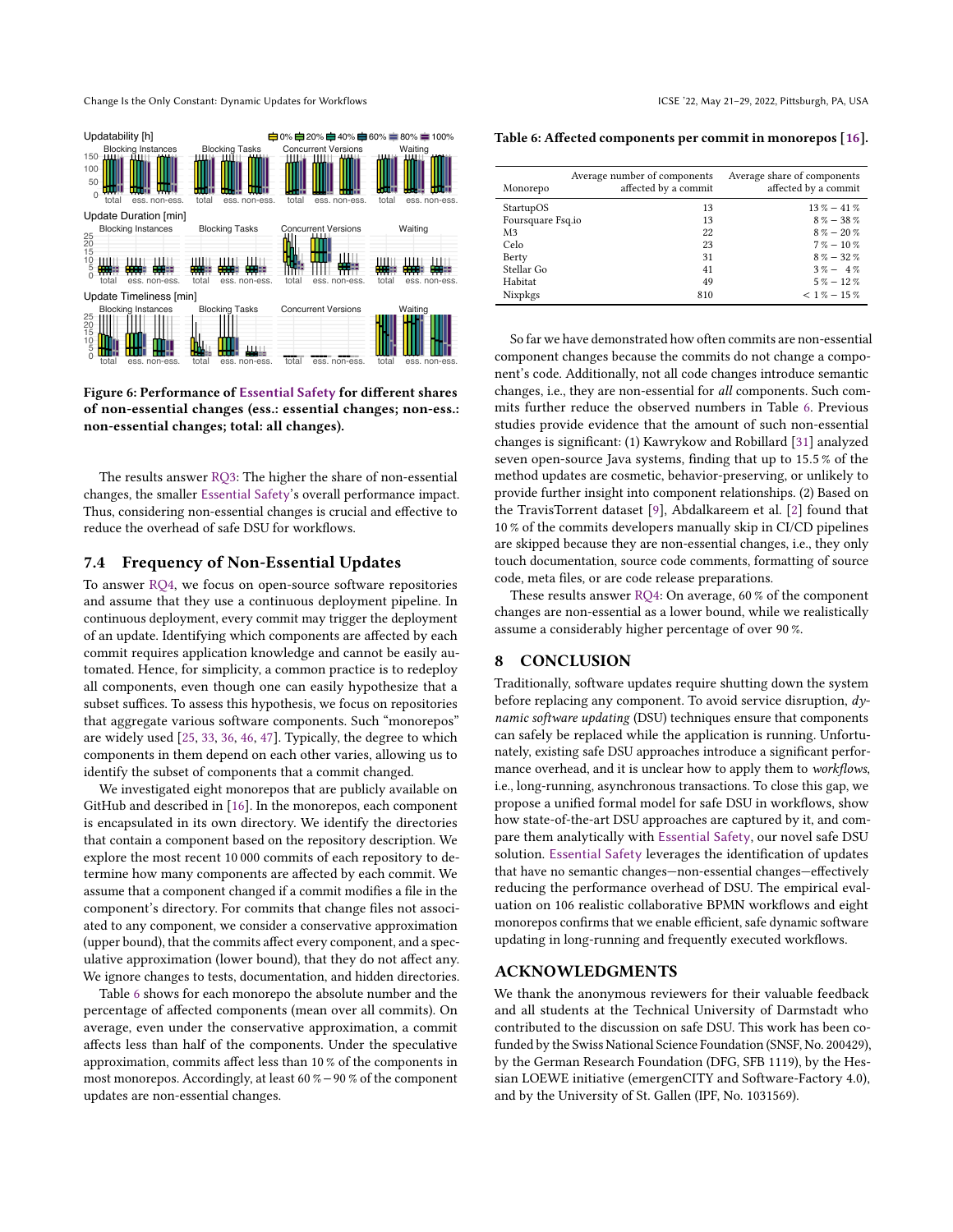ICSE '22, May 21-29, 2022, Pittsburgh, PA, USA Daniel Sokolowski, Pascal Weisenburger, and Guido Salvaneschi

# **REFERENCES**

- [1] 2021. Kubernetes. https://kubernetes.io/, last accessed on 2021-10-22.
- [2] Rabe Abdalkareem, Suhaib Mujahid, Emad Shihab, and Juergen Rilling. 2021. Which Commits Can Be CI Skipped? IEEE Transactions on Software Engineering 47, 3 (March 2021), 448-463. https://doi.org/10.1109/TSE.2019.2897300
- [3] Amazon Web Services. 2021. Amazon States Language. https://docs.aws.amazon. com/step-functions/latest/dg/concepts-amazon-states-language.html, last accessed on 2021-07-30.
- [4] Amazon Web Services. 2021. AWS Step Functions. https://aws.amazon.com/stepfunctions, last accessed on 2021-08-20.
- [5] Muhammad Asad Arfeen, Krys Pawlikowski, Don McNickle, and Andreas Willig. 2013. The role of the Weibull distribution in Internet traffic modeling. In Proceedings of the 2013 25th International Teletraffic Congress (ITC). 1-8. https://doi.org/10.1109/ITC.2013.6662948
- [6] Joe Armstrong. 2010. Erlang. Commun.  $ACM$  53, 9 (Sept. 2010), 68-75. https: //doi.org/10.1145/1810891.1810910
- [7] Ioana Baldini, Paul Castro, Kerry Chang, Perry Cheng, Stephen Fink, Vatche Ishakian, Nick Mitchell, Vinod Muthusamy, Rodric Rabbah, Aleksander Slominski, and Philippe Suter. 2017. Serverless Computing: Current Trends and Open Problems. Springer, Singapore, 1-20. https://doi.org/10.1007/978-981-10-5026-8\_1
- [8] Luciano Baresi, Carlo Ghezzi, Xiaoxing Ma, and Valerio Panzica La Manna. 2017. Efficient Dynamic Updates of Distributed Components Through Version Consistency. IEEE Transactions on Software Engineering 43, 4 (2017), 340-358. https://doi.org/10.1109/TSE.2016.2592913
- [9] Moritz Beller, Georgios Gousios, and Andy Zaidman. 2017. TravisTorrent: Synthesizing Travis CI and GitHub for Full-Stack Research on Continuous Integration. In Proceedings of the 14th International Conference on Mining Software Repositories (Buenos Aires, Argentina) (MSR '17). IEEE Press, 447-450. https://doi.org/10.1109/MSR.2017.24
- [10] Boutheina Bennour, Ludovic Henrio, and Marcela Rivera. 2009. A Reconfiguration Framework for Distributed Components. In Proceedings of the 2009 ESEC/FSE Workshop on Software Integration and Evolution @ Runtime (Amsterdam, The Netherlands) (SINTER '09). Association for Computing Machinery, New York, NY, USA, 49-56. https://doi.org/10.1145/1596495.1596509
- [11] Christophe Bidan, Valérie Issarny, Titos Saridakis, and Apostolos Zarras. 1998. A Dynamic Reconfiguration Service for CORBA. In Proceedings of the Fourth International Conference on Configurable Distributed Systems (Cat. No.98EX159) (CDS '98). IEEE Computer Society, USA, 35-42. https://doi.org/10.1109/CDS.1998. 675756
- [12] Camunda. 2016. Zeebe Workflow Engine for Microservices Orchestration. https://zeebe.io/, last accessed on 2021-09-02.
- [13] F. Casati, S. Ceri, B. Pernici, and G. Pozzi, 1998. Workflow evolution. Data & Knowledge Engineering 24, 3 (1998), 211-238. https://doi.org/10.1016/S0169-023X(97)00033-5 ER '96.
- [14] Gerry Gerard Claps, Richard Berntsson Svensson, and Aybüke Aurum. 2015. On the journey to continuous deployment: Technical and social challenges along the way. Information and Software Technology 57 (2015), 21-31. https://doi.org/ 10.1016/j.infsof.2014.07.009
- [15] Gerry Gerard Claps, Richard Berntsson Svensson, and Aybüke Aurum. 2015. On the Journey to Continuous Deployment: Technical and Social Challenges along the Way. Information and Software Technology 57 (2015), 21-31. https: //doi.org/10.1016/j.infsof.2014.07.009
- [16] Uriel Corfa. 2017. Awesome Monorepo: Notable public monorepos. https://github. com/korfuri/awesome-monorepo#notable-public-monorepos, last accessed on 2021-09-02.
- [17] Flavio Corradini, Fabrizio Fornari, Andrea Polini, Barbara Re, and Francesco Tiezzi. 2019. RePROSitory: a Repository Platform for Sharing Business PROcess modelS. BPM (PhD/Demos) (2019), 149-153.
- [18] R. S. Fabry. 1976. How to Design a System in Which Modules Can Be Changed on the Fly. In Proceedings of the 2nd International Conference on Software Engineering (San Francisco, California, USA) (ICSE '76). IEEE Computer Society Press, Washington, DC, USA, 470-476.
- [19] Nicole Forsgren, Dustin Smith, Jez Humble, and Jessie Frazelle. 2019. 2019 Accelerate State of DevOps Report. Technical Report. https://services.google.com/fh/ files/misc/state-of-devops-2019.pdf, last accessed on 2021-05-05.
- [20] Martin Fowler. 2010. Blue Green Deployment. https://martinfowler.com/bliki/ BlueGreenDeployment.html, last accessed on 2021-07-22.
- [21] Keheliya Gallaba, Yves Junqueira, John Ewart, and Shane Mcintosh. 2020. Accelerating Continuous Integration by Caching Environments and Inferring Dependencies. IEEE Transactions on Software Engineering (2020). https://doi.org/10. 1109/TSE.2020.3048335
- [22] Hector Garcia-Molina and Kenneth Salem. 1987. Sagas. In Proceedings of the 1987 ACM SIGMOD International Conference on Management of Data (San Francisco, California, USA) (SIGMOD '87). Association for Computing Machinery, New York, NY, USA, 249-259. https://doi.org/10.1145/38713.38742
- [23] Matthias Geiger, Simon Harrer, Jörg Lenhard, and Guido Wirtz. 2016. On the Evolution of BPMN 2.0 Support and Implementation. In 2016 IEEE Symposium

on Service-Oriented System Engineering (SOSE '16). 101-110. https://doi.org/10. 1109/SOSE.2016.39

- [24] Matthias Geiger, Simon Harrer, Jörg Lenhard, and Guido Wirtz. 2018. BPMN 2.0: The state of support and implementation. Future Generation Computer Systems 80 (2018), 250-262. https://doi.org/10.1016/j.future.2017.01.006
- [25] Durham Goode and Rain. 2014. Scaling Mercurial at Facebook. https: //engineering.fb.com/2014/01/07/core-data/scaling-mercurial-at-facebook/, last accessed on 2021-09-02.
- [26] Google Cloud. 2021. Workflows. https://cloud.google.com/workflows, last accessed on 2021-08-20.
- [27] Paul Grefen, Jochem Vonk, and Peter Apers. 2001. Global Transaction Support for Workflow Management Systems: From Formal Specification to Practical Implementation. The VLDB Journal 10, 4 (Dec. 2001), 316-333. https://doi.org/ 10.1007/s007780100056
- [28] Tianxiao Gu, Xiaoxing Ma, Chang Xu, Yanyan Jiang, Chun Cao, and Jian Lu. 2018. Automating Object Transformations for Dynamic Software Updating via Online Execution Synthesis. In 32nd European Conference on Object-Oriented Programming (ECOOP 2018) (Leibniz International Proceedings in Informatics (LIPIcs), Vol. 109), Todd Millstein (Ed.). Schloss Dagstuhl-Leibniz-Zentrum fuer Informatik, Dagstuhl, Germany, 19:1-19:28. https://doi.org/10.4230/LIPIcs.ECOOP.2018.19
- [29] Deepak Gupta, Pankaj Jalote, and Gautam Barua. 1996. A formal framework for on-line software version change. IEEE Transactions on Software Engineering 22, 2 (1996), 120-131. https://doi.org/10.1109/32.485222
- [30] Michael W. Hicks and Scott Nettles. 2005. Dynamic software updating. ACM Trans. Program. Lang. Syst. 27, 6 (2005), 1049-1096. https://doi.org/10.1145/ 1108970.1108971
- [31] David Kawrykow and Martin P. Robillard. 2011. Non-Essential Changes in Version Histories. In Proceedings of the 33rd International Conference on Software Engineering (Waikiki, Honolulu, HI, USA) (ICSE '11). Association for Computing Machinery, New York, NY, USA, 351-360. https://doi.org/10.1145/1985793.1985842
- [32] Jeff Kramer and Jeff Magee. 1990. The evolving philosophers problem: dynamic change management. IEEE Transactions on Software Engineering 16, 11 (1990), 1293-1306. https://doi.org/10.1109/32.60317
- [33] Frederic Lardinois. 2017. Microsoft now uses Git and GVFS to develop Windows. https://techcrunch.com/2017/05/24/microsoft-now-uses-git-and-gvfs-todevelop-windows/, last accessed on 2021-09-02.
- [34] Eero Laukkanen, Juha Itkonen, and Casper Lassenius. 2017. Problems, causes and solutions when adopting continuous delivery-A systematic literature review. Information and Software Technology 82 (2017), 55-79. https://doi.org/10.1016/j. infsof.2016.10.001
- [35] James Lewis and Martin Fowler. 2014. Microservices: a definition of this new architectural term. http://martinfowler.com/articles/microservices.html, last accessed on 2021-09-02.
- [36] Aimee Lucido. 2017. Monorepo to Multirepo and Back Again. Presentation at the Uber Technology Day, https://www.youtube.com/watch?v=lV8-1S28ycM, last accessed on 2021-09-02.
- [37] Lucy Ellen Lwakatare, Terhi Kilamo, Teemu Karvonen, Tanja Sauvola, Ville Heikkilä, Juha Itkonen, Pasi Kuvaja, Tommi Mikkonen, Markku Oivo, and Casper Lassenius. 2019. DevOps in practice: A multiple case study of five companies. Information and Software Technology 114 (2019), 217-230. https://doi.org/10. 1016/j.infsof.2019.06.010
- [38] Xiaoxing Ma, Luciano Baresi, Carlo Ghezzi, Valerio Panzica La Manna, and Jian Lu. 2011. Version-Consistent Dynamic Reconfiguration of Component-Based Distributed Systems. In Proceedings of the 19th ACM SIGSOFT Symposium and the 13th European Conference on Foundations of Software Engineering (Szeged, Hungary) (ESEC/FSE '11). Association for Computing Machinery, New York, NY, USA, 245-255. https://doi.org/10.1145/2025113.2025148
- [39] Philip K. McKinley, Seyed Masoud Sadjadi, Eric P. Kasten, and Betty H.C. Cheng. 2004. Composing adaptive software. Computer 37, 7 (2004), 56-64. https: //doi.org/10.1109/MC.2004.48
- [40] Frederic Montagut, Refik Molva, and Silvan Tecumseh Golega. 2008. The Pervasive Workflow: A Decentralized Workflow System Supporting Long-Running Transactions. IEEE Transactions on Systems, Man, and Cybernetics, Part C (Applications and Reviews) 38, 3 (2008), 319-333. https://doi.org/10.1109/TSMCC.2008. 919184
- [41] Kief Morris. 2021. Infrastructure as Code: Dynamic Systems for the Cloud Age (second ed.). O'Reilly Media, Inc., Sebastopol, CA, USA.
- [42] Netflix. 2021. Conductor. https://netflix.github.io/conductor/, last accessed on 2021-08-20.
- [43] Sam Newman. 2021. Building Microservices (second ed.). O'Reilly Media, Inc. [44] OASIS. 2007. Web Services Business Process Execution Language Version 2.0. OASIS Standard, http://docs.oasis-open.org/wsbpel/2.0/wsbpel-v2.0.html, last accessed on 2021-07-30.
- [45] Object Management Group. 2014. Business Process Model and Notation Version 2.0.2. https://www.omg.org/spec/BPMN, last accessed on 2021-07-30.
- [46] Dorothy Ordogh. 2018. Pants and Monorepos. Presentation at the Typelevel Summit Boston, https://www.youtube.com/watch?v=IL6LBWNi3fE, last accessed on 2021-09-02.